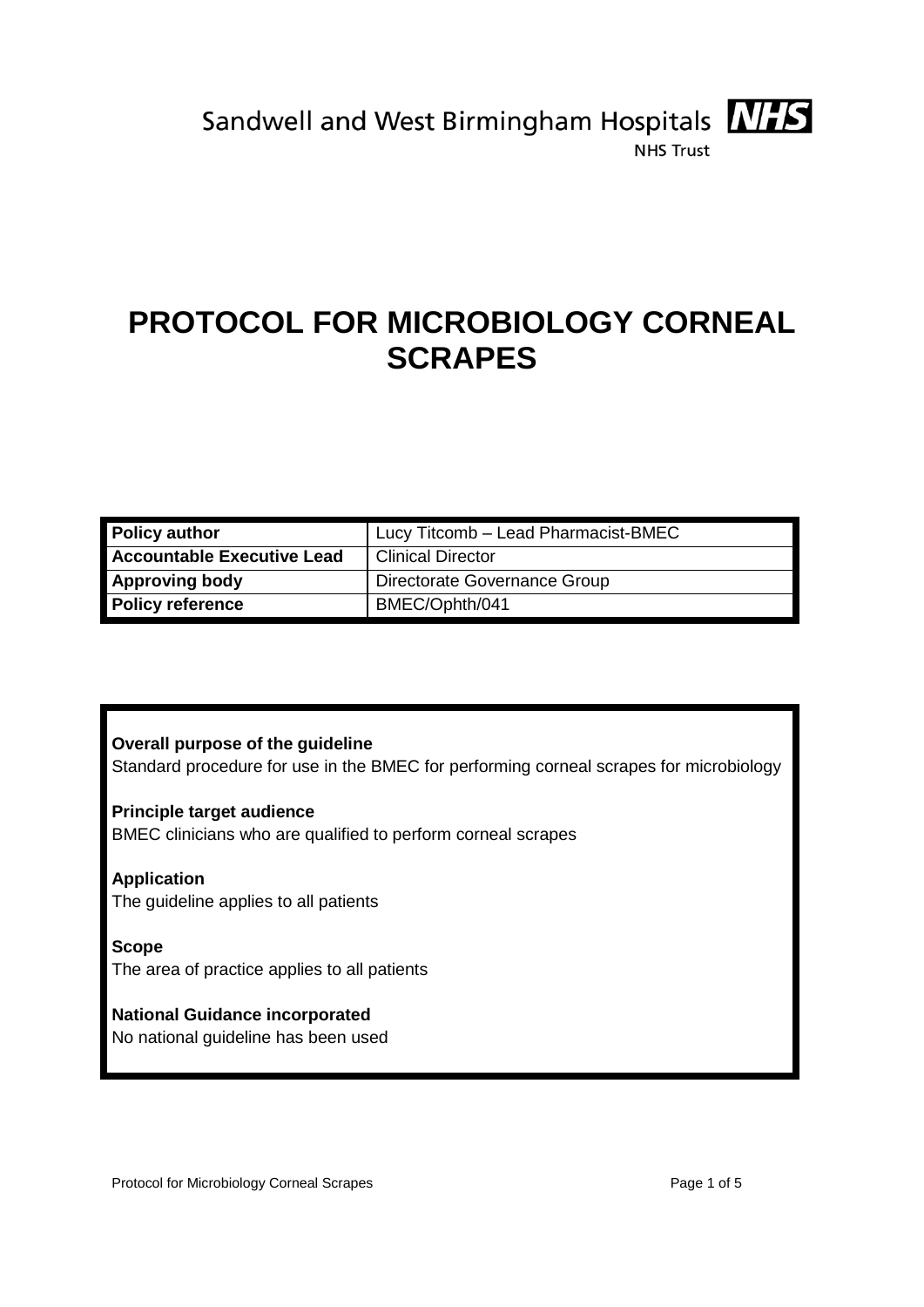# **DOCUMENT CONTROL AND HISTORY**

| <b>Version</b> | <b>Date</b>      | Date of           | <b>Next</b>      | Reason for change (e.g. full  |
|----------------|------------------|-------------------|------------------|-------------------------------|
| No             | <b>Approved</b>  | implementation    | <b>Review</b>    | rewrite, amendment to reflect |
|                |                  |                   | <b>Date</b>      | new legislation, updated      |
|                |                  |                   |                  | flowchart, etc.)              |
|                | March            | <b>March 2013</b> | December         | <b>Full review</b>            |
|                | 2013             |                   | 2016             |                               |
| 2              | <b>July 2018</b> | <b>July 2018</b>  | <b>July 2021</b> | <b>Full Review</b>            |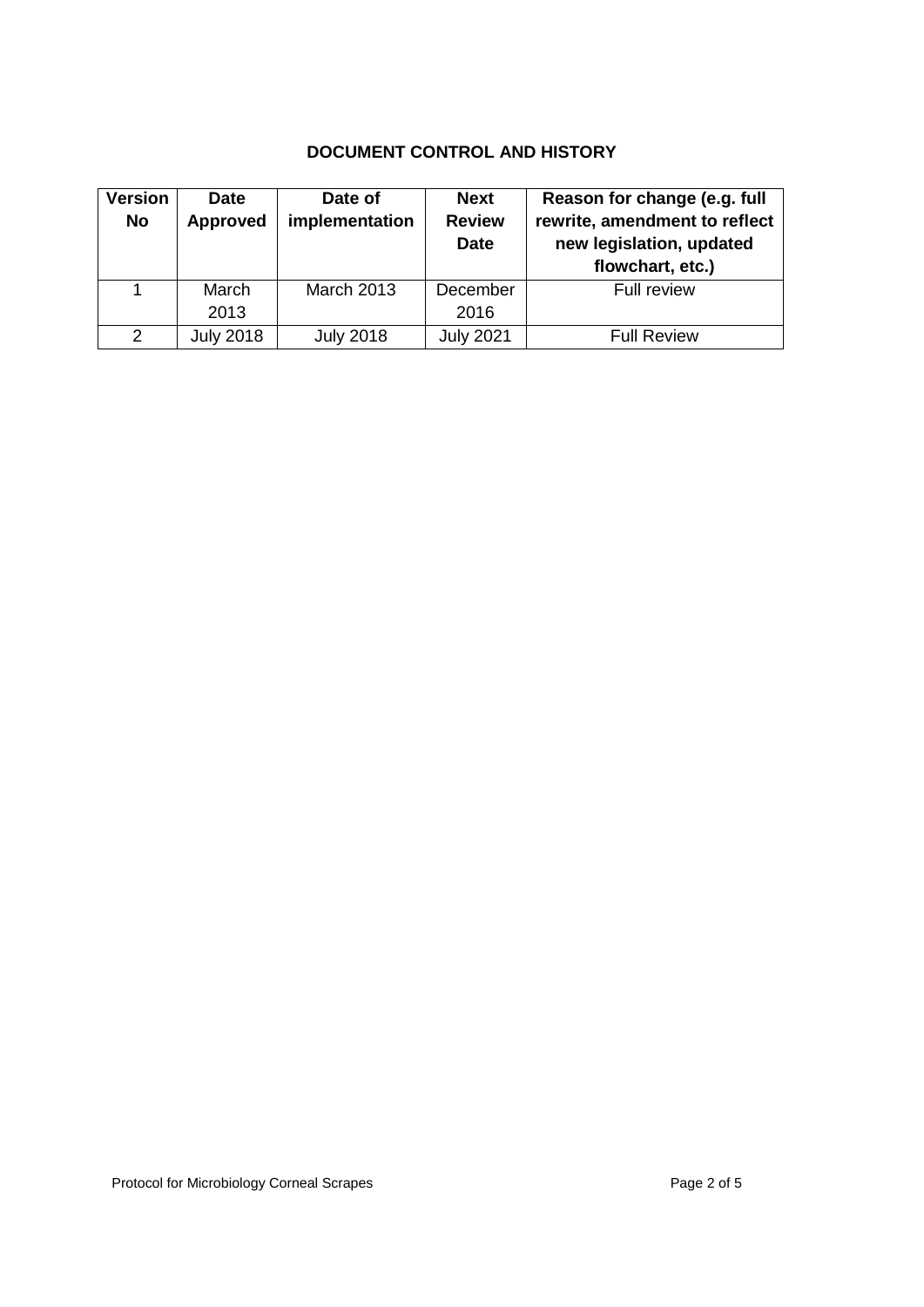## **Protocol for Microbiology Corneal Scrapes**

Microbiology is a science where the quality of results is directly related to the quality of the specimen received. Effective results will require a well taken specimen reaching the lab quickly.

- Urgent specimens: A specimen is 'urgent' only when the result of the smear actually influences patient management. Microbial keratitis is an ophthalmic emergency as it has the potential to impair vision within 4-8 hours. All cases of corneal abscess need an urgent corneal scrape. If a specimen is to be examined 'urgently' - it must be assumed that the requesting
	- clinician will be available to act on the result. A contact number must be supplied with the specimen.
- An urgent specimen must be transferred to Pathology immediately after it is taken.
- Non urgent specimens must also be transferred to Pathology where the agar plates will be incubated immediately on arrival, for next day reporting.
- Plates will be incubated for 48 hrs unless prolonged incubation is specifically requested.

### **Perform corneal scrape using BMEC standard procedure**

Identify the following:

Swabs Virology / Chlamydia transport media Number 15 scalpel blades Glass slide Pencil and marker pen Transport box Agar plates: labelled 1- 3 also Acanthamoeba plate if indicated (2% agar)

- 1. Take swabs as appropriate
- 2. With scalpel blade, perform corneal scrape from the edge and base of the ulcer. Using the material obtained, inoculate agar plates in the sequential order indicated below (chocolate agar, blood agar and Sabouraud's agar) by gently streaking the agar with the blade (do not break the surface of the agar plates). Use a fresh blade for each plate.



- 3. With a fresh blade take a further corneal scrape and smear evenly over the glass slide within the marked circle.
- 4. Discard sharps safely. See POLICY FOR THE MANAGEMENT OF HEALTHCARE WASTE AND SHARPS (insert hyperlink to SWBH/Org/038)
- 5. Label slide (using pencil) on frosted area; all swabs and plates (using marker pen or documentation label) with patients name and unit number.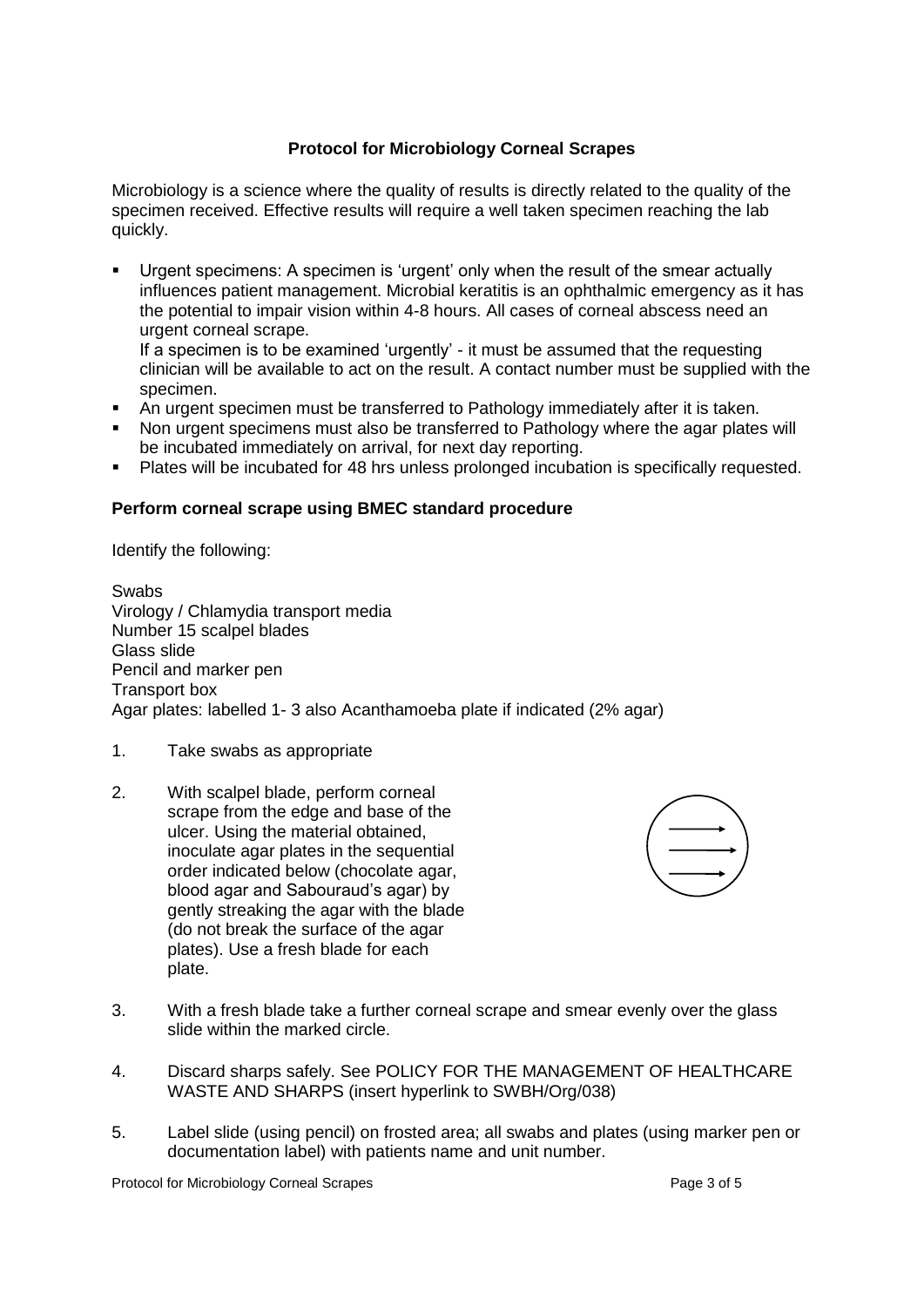

- 6. If Acanthamoeba is suspected send a corneal scrape on Acanthomoeba plate (as above) to microbiology. These are not urgent specimens and should only be done during the working day
- 7. Place all 3 (or 4) plates, slide and virus transport medium into the transport box.
- 8. Complete request form clearly and fully:

NB. minimum data set.....

Date Patient Name and DOB Patient Unit No

Patient location **Consultant** Requesting clinician Phone / Mobile No Any special requests i.e. Nocardia etc Specimen type/site

#### **Clinical details**

Place all swabs into the plastic bag attached to request form. **Please do not put swabs into the transport box.** If the patient wears contact lenses, send the contact lens, lens case and solutions with the swabs.

Ensure that transport box, request form and swabs are transferred to Pathology.

**Procedure for transfer to Pathology**